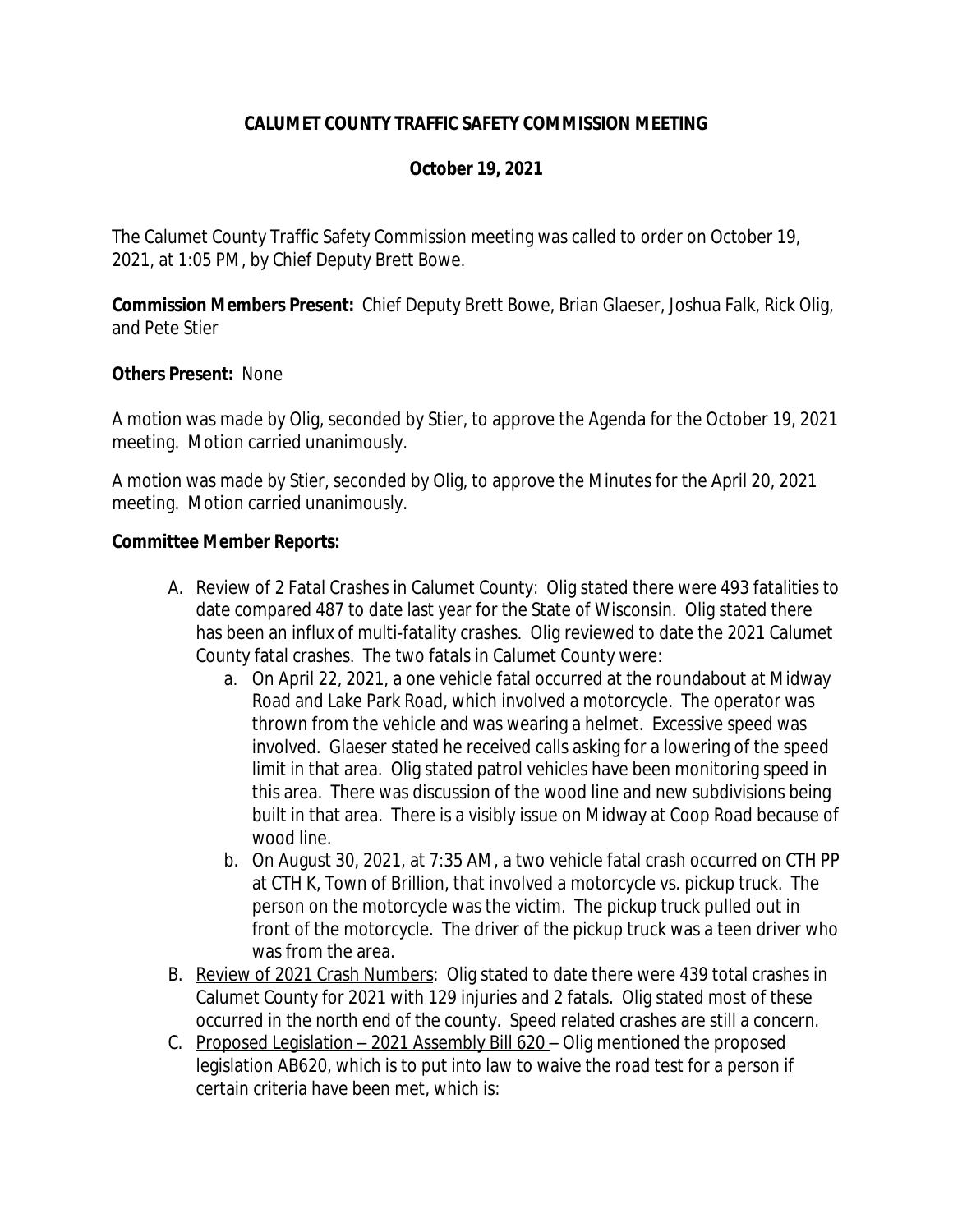- a. The person is under 18 years of age,
- b. The person is applying for a "Class D" license.
- c. The person has satisfactorily completed a course in driver education,
- d. The person has held an instruction permit for not less than six months,
- e. The person has not committed a moving violation during the six month period,
- f. And, the person has an adult sponsor.

Wisconsin DOT had temporarily suspended the road test for first time drivers because of COVID. Discussion was held regarding teen drivers and the effect of these changes on crash data. Olig stated that statistically there were more citations issued and crashes that occurred for those who took the road test. Olig stated he spoke to one of the Driver's Ed instructors who stated the driver's education classes have focused on providing a more detailed training for first time drivers and they will not sign off until the person is ready.

- D. Other Proposed Legislation Olig mentioned proposed legislation relating to electronic driver license renewal, which does not qualify for the Real ID. Olig mentioned that there was a public hearing on the Failure to Yield Work Zone. Glaeser mentioned proposed legislation which would allow flagmen may be able to issue a citation for failure to yield to violators. Glaeser stated there is an excessive amount of people using cell phones while driving. Glaeser commented that people are not paying attention to flagmen. Discussion was held regarding the proposed legislature of usage of the green light lamps on DOT or local highway vehicles as studies have shown that they are more visible to the public.
- E. Olig updated the group on the changes to the TSC guidelines.

The next round of Drive Sober was mentioned which will be December 17, 2021 - January 1, 2022.

## **Communications:**

- A. Committee Members Bowe informed the group that Amanda Jacobson submitted her resignation for her position with this committee, due to time commitments. Bowe recommended to the group that we need to add three more committee members. Those could include one from education, one from the medical field, etc. Bowe asked the group to think of potential new members.
- B. Construction Project-HWY 55/114 from HWY 10 through Sherwood: Glaeser indicated this will occur from May through September 2022 of which three to four months will be full closure and the rest will be flagging. The entire roadway section will be pulverized from HWY 10 to the roundabout at HWY 55 on HWY 114. There will be various detours at the various stages throughout the summer. Olig asked about the crossing by the ice cream shop in Sherwood. Glaeser mentioned installing traffic crossings for foot traffic at that location.